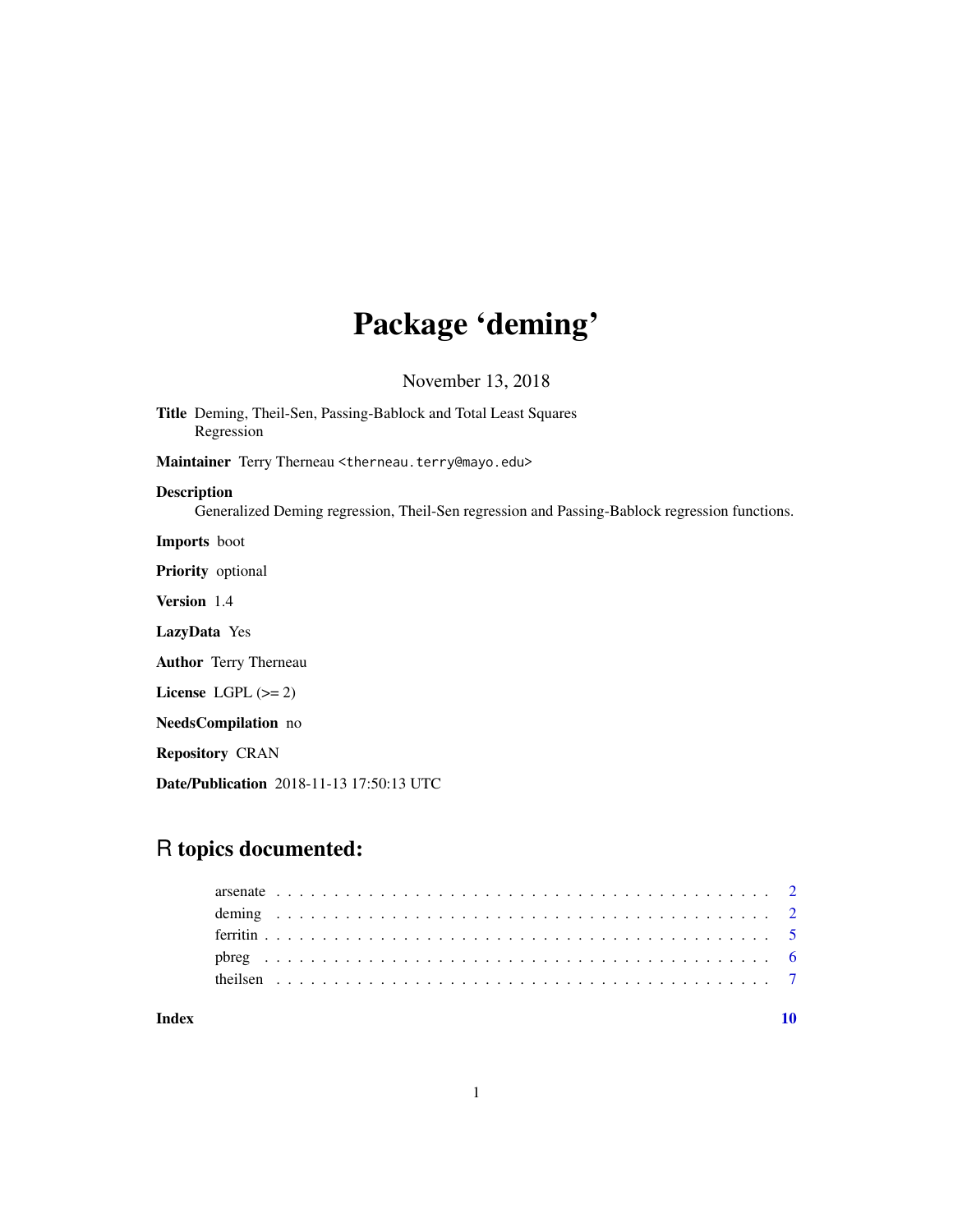<span id="page-1-0"></span>

#### Description

Arsenate(V) ion in natural river waters, as determined by two assay methods.

#### Usage

data(arsenate)

#### Format

A data frame with 30 observations on the following 4 variables.

aas micrograms/liter, by continuous selective reduction and atomic absorbtion spectectromitry

se.aas estimated standard error of the result

aes micrograms/liter, by non-selective reduction, cold trapping, and atomic emission spectroscopy

se.aes estimated standard error of the result

#### Source

The data is found in BD Ripley and M Thompson, Regression techniques for the detection of analytical bias, Analyst 112:377-383, 1987.

<span id="page-1-1"></span>deming *Fit a generalized Deming regression*

### **Description**

Find the MLE line relating x and y when both are measured with error. When the variances of x and y are constant and equal, this is the special case of Deming regression.

#### Usage

```
deming(formula, data, subset, weights, na.action, cv=FALSE,
      xstd, ystd, stdpat, conf=.95, jackknife=TRUE, dfbeta=FALSE,
      id, x=FALSE, y=FALSE, model=TRUE)
```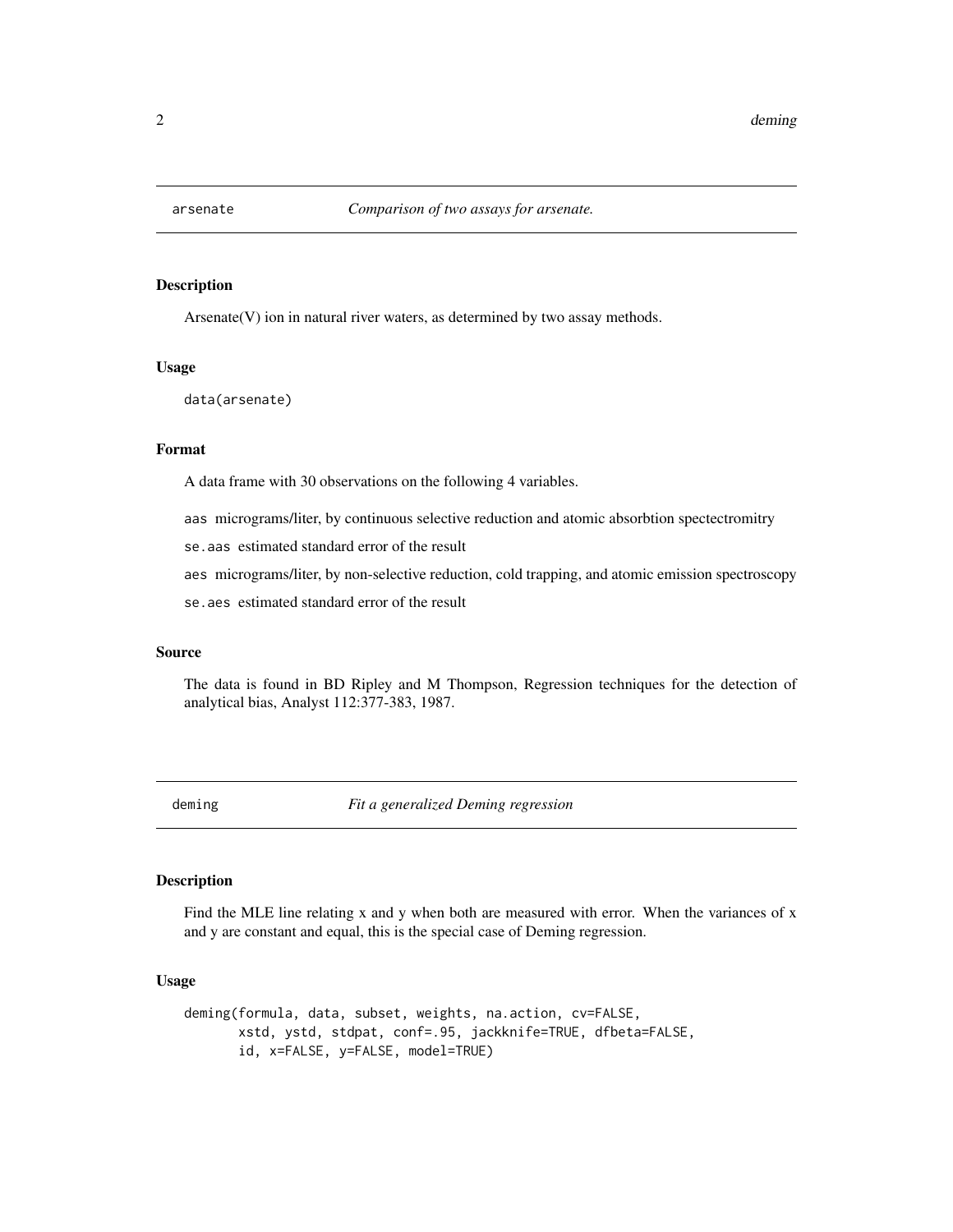#### deming 3

#### **Arguments**

| formula     | a model formula with a single continuous response on the left and a single con-<br>tinuous predictor on the right.                                                                                                                     |
|-------------|----------------------------------------------------------------------------------------------------------------------------------------------------------------------------------------------------------------------------------------|
| data        | an optional data frame, list or environment containing the variables in the model.                                                                                                                                                     |
| subset      | an optional vector specifying a subset of observations to be used in the fitting<br>process.                                                                                                                                           |
| weights     | an optional vector of weights to be used in the fitting process. Should be NULL<br>or a numeric vector.I                                                                                                                               |
| na.action   | a function which indicates what should happen when the data contain NAs. The<br>default is set by the na.action setting of options. The 'factory fresh' default is<br>na.omit, the na.exclude option is often useful.                  |
| xstd        | optional, the variable name of a vector that contains explicit error values for each<br>of the predictor values. This data overrides the cv option if both are present.                                                                |
| ystd        | optional, the variable name of a vector that contains explicit error values for each<br>of the response values. This data overrides the cv option if both are present.                                                                 |
| <b>CV</b>   | constant coefficient of variation? The default of false corresponds to ordinary<br>Deming regression, i.e., an assumption of constant error. A value of cv=TRUE<br>corresponds to the assumption of constant coefficient of variation. |
| stdpat      | pattern for the standard deviation, see comments below. If this is missing the<br>default is based on the cv option.                                                                                                                   |
| conf        | confidence level for the confidence interval                                                                                                                                                                                           |
| jackknife   | compute a jackknife estimate of variance.                                                                                                                                                                                              |
| dfbeta      | return the dfbeta matrix from the jackknife computation.                                                                                                                                                                               |
| id          | grouping values for the grouped jackknife                                                                                                                                                                                              |
| x, y, model | logicals. If TRUE the corresponding components of the fit (the model frame,<br>the model matrix, or the response) is returned.                                                                                                         |

#### Details

Ordinary least squares regression minimizes the sum of distances between the y values and the regression line, Deming regression minimizes the sum of distances in both the x and y direction. As such it is often appropriate when both x and y are measured with error. A common use is in comparing two assays, each of which is designed to quantify the same compound.

The standard deviation of the x variate variate will often be of the form  $\sigma(c + dx)$  for c and d some constants, where  $\sigma$  is the overal scale factor; similarly for y with constants e and f. Ordinary Deming regression corresponds to  $c=1$  and  $d=0$ , i.e., constant variation over the range of the data. A more realistic assumption for many laboratory measurments is  $c=0$  and  $d=1$ , i.e., constant coefficient of variation. Laboratory tests are often assumed to have constant coefficient of variation rather than constant variance.

There are 3 ways to specify the variation. The first is to directly set the pattern of  $(c,d,e,f)$  for the  $x\$ and  $y\$  standard deviations. If this is omitted, a default of  $(0,1,0,1)$  or  $(1,0,1,0)$  is chosen, based on whether the codecv option is TRUE or FALSE, respectively. As a third option, the user can specifiy xstd and ystd directly as vectors of data values. In this last case any values for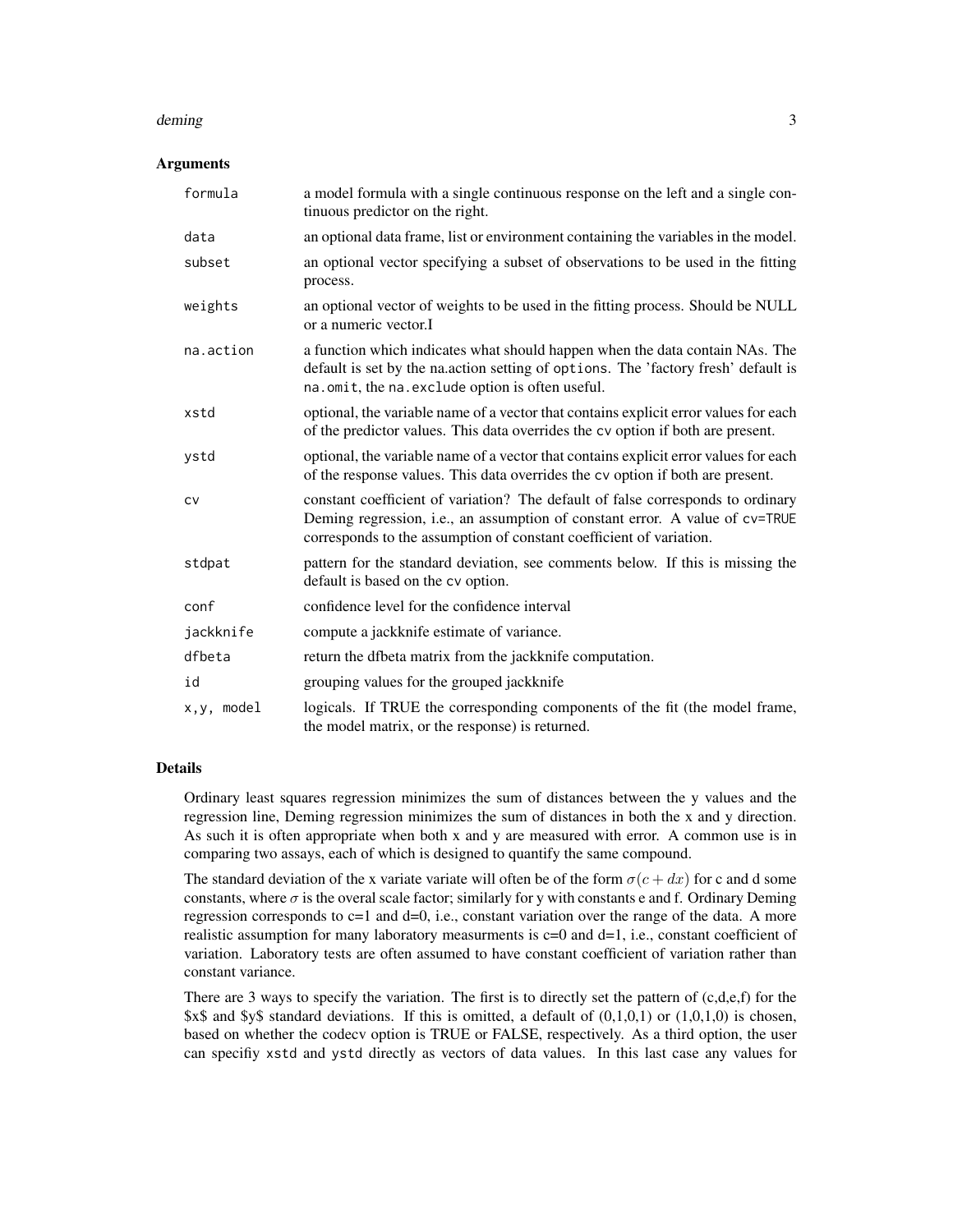the stdpat or ccs options are ignored. Note that the two calls deming(y  $\sim x$ , cv=TRUE) and deming(y  $\sim$  x, xstd=x, ystd=y) are subtly different. In the first the standard deviation values are based on the data, and in the second they will be based on the fitted values. The two outcomes will often be nearly identical.

Although a cv option of TRUE is often much better justified than an assumption of constant variance, assumpting a perfectly constant CV can also be questionable. Most actual biologic assays will have both a constant and a proportional component of error, with the former becoming dominant for values near zero and the latter dominant elsewhere. If all of the results are far from zero, however, the constant part may be ignored.

Many times an assay will be done in duplicate, in which case the paired results can have correlated errors due to sample handling or manipulation that preceeds splitting it into separate aliquots for assay, and the ordinary variance will be too small (as it also is when the duplicate values are averaged together before fitting the regression line.) A correct grouped jackknife estimate of variance is obtained in this case by setting id to a vector of sample identifiers.

#### Value

a object of class 'deming' containing the components:

| coefficient | the coefficient vector, containing the intercept and slope.                                                                                            |
|-------------|--------------------------------------------------------------------------------------------------------------------------------------------------------|
| variance    | The jackknife or bootstrap estimate of variance                                                                                                        |
| сi          | bootstrap confidence intervals, if nboot $>0$                                                                                                          |
| dfbeta      | potionally, the dfbeta residuals. A 2 column matrix, each row is the change in<br>the coefficient vector if that observation is removed from the data. |

#### Author(s)

Terry Therneau

#### References

BD Ripley and M Thompson, Regression techniques for the detection of analytical bias, Analyst 112:377-383, 1987.

K Linnet, Estimation of the linear relationship between the measurements of two methods with proportional errors. Statistics in Medicine 9:1463-1473, 1990.

#### Examples

```
# Data from Ripley and Thompson
fit <- deming(aes ~ aas, data=arsenate, xstd=se.aas, ystd=se.aes)
print(fit)
## Not run:
           Coef se(coef) lower 0.95 upper 0.95
Intercept 0.1064 0.2477 -0.3790 0.5919
Slope 0.9730 0.1430 0.6928 1.2532
  Scale= 1.358
## End(Not run)
```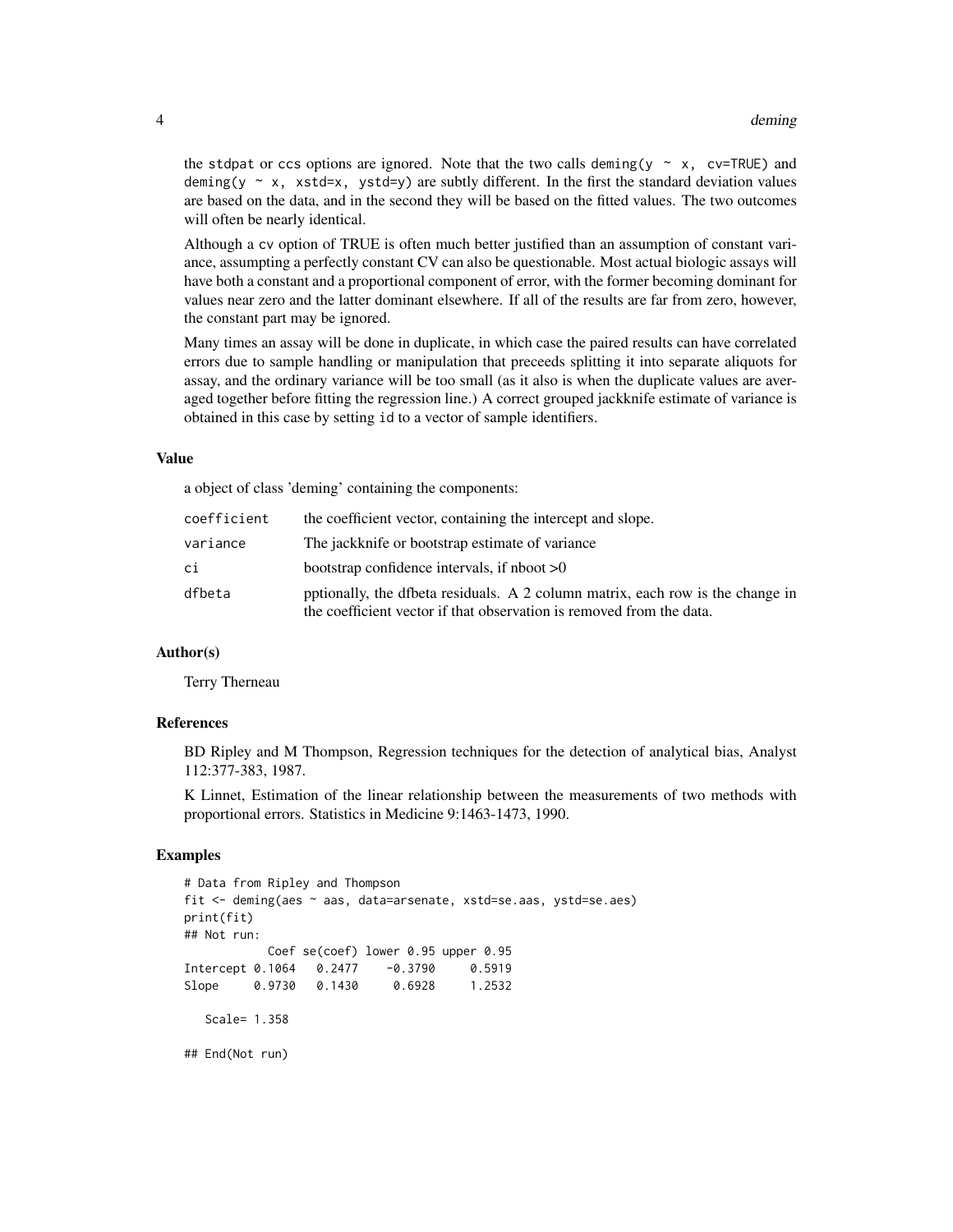#### <span id="page-4-0"></span>ferritin 500 to 100 million to 100 million to 100 million to 100 million to 100 million to 100 million to 100 million to 100 million to 100 million to 100 million to 100 million to 100 million to 100 million to 100 million

```
plot(1:30, fit$dfbeta[,2]) #subject 22 has a large effect on the slope
# Constant proportional error fit (constant CV)
fit2 <- deming(new.lot ~ old.lot, ferritin, cv=TRUE,
               subset=(period==3))
```
#### ferritin *Validation of a ferritin assay*

#### Description

For each of seven periods in which there was a new batch of reagent, a small set of patient samples was assayed for ferritin content using both the old and new batches.

#### Usage

data(ferritin)

#### Format

A data frame with 162 observations on the following 4 variables.

sample sample identifier

period the transition number, 1 to 7

old.lot assay result using the old lot of the reagent

new.lot assay result using the new lot

### Details

The samples from each period are distinct. In the second data set ferritin2 outliers have been added to the data for period 2, excess noise added to one lot in period 4, and deterministic laboratory error to period 6.

#### Source

Blinded data from a clinical laboratory.

#### Examples

```
data(ferritin)
temp <- ferritin[ferritin$period <4,]
plot(temp$old.lot, temp$new.lot, type='n', log='xy',
     xlab="Old lot", ylab="New Lot")
text(temp$old.lot, temp$new.lot, temp$period,
        col=temp$period)
```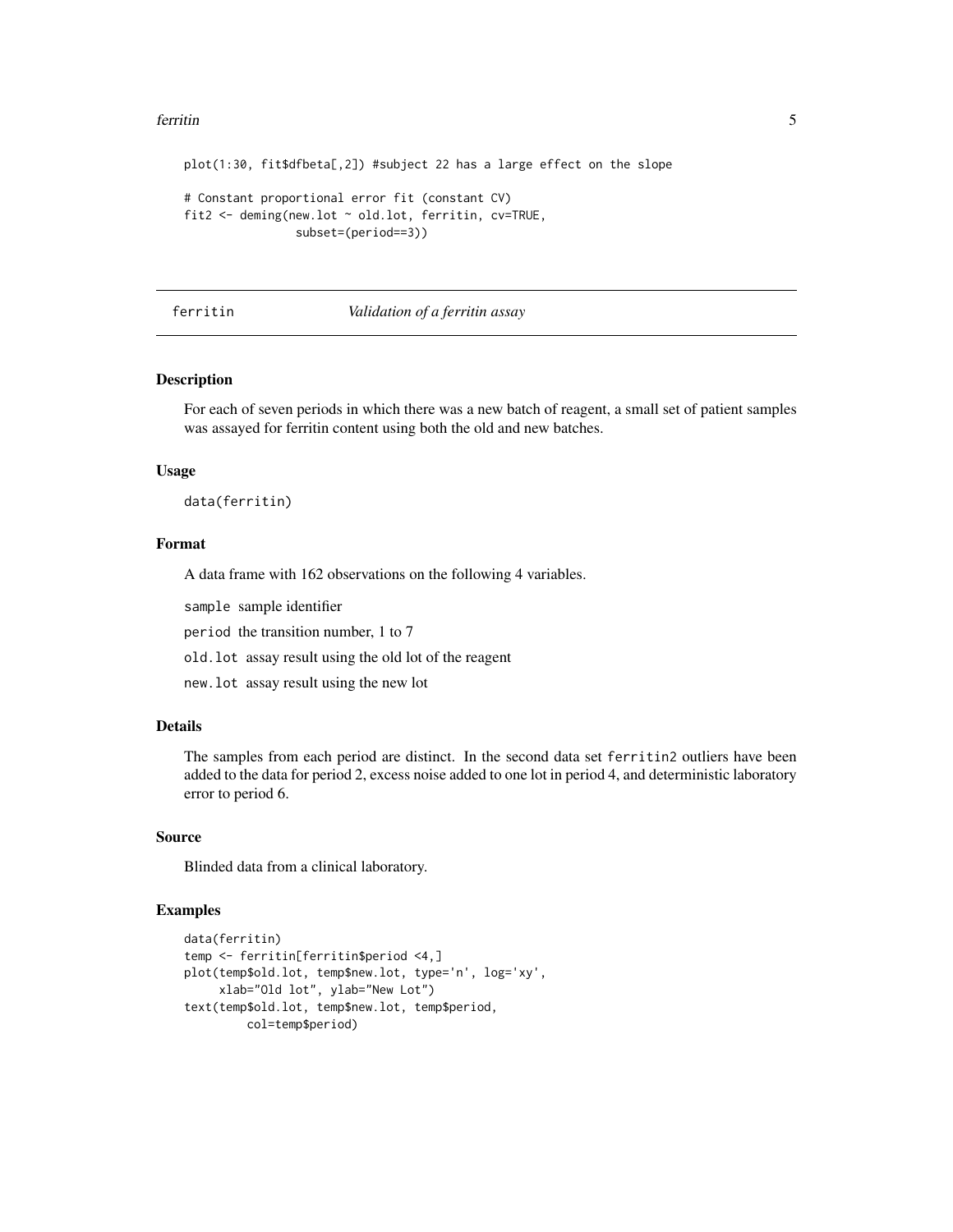#### <span id="page-5-1"></span><span id="page-5-0"></span>Description

Passing-Bablock regression is a robust regression method for two variables that is symmetric in x and y.

#### Usage

```
pbreg(formula, data, subset, weights, na.action, conf=.95,
     nboot = 0, method=1, eps=sqrt(.Machine$double.eps),
     x = FALSE, y = FALSE, model = TRUE)
```
#### Arguments

| formula    | a model formula with a single continuous response on the left and a single con-<br>tinuous predictor on the right.                                                                                                         |
|------------|----------------------------------------------------------------------------------------------------------------------------------------------------------------------------------------------------------------------------|
| data       | an optional data frame, list or environment containing the variables in the model.                                                                                                                                         |
| subset     | an optional vector specifying a subset of observations to be used in the fitting<br>process.                                                                                                                               |
| weights    | an optional vector of weights to be used in the fitting process. Should be NULL<br>or a numeric vector.I                                                                                                                   |
| na.action  | a function which indicates what should happen when the data contain NAs. The<br>default is set by the nation setting of options. The 'factory fresh' default for<br>R is na. omit, the na. exclude option is often useful. |
| conf       | the width of the computed confidence limit                                                                                                                                                                                 |
| nboot      | number of bootstrap samples used to compute standard errors and/or confidence<br>limits.                                                                                                                                   |
| method     | which of 3 related methods to use for the computation                                                                                                                                                                      |
| eps        | the tolerance used to detect tied values in x and y                                                                                                                                                                        |
| x,y, model | logicals. If TRUE the corresponding components of the fit (the model frame,<br>the model matrix, or the response) is returned.                                                                                             |

#### Details

There are 3 related estimators under this heading. Method 1 is the original Passing-Bablock (1983) method, which is equal to a Theil-Sen estimate symmetric about the  $y=x$  line. Method 2 is the first extended method of the 1988 paper, designed to be scale invariant. Method 3 is the second extended method from the 1985 paper, the "scissors" estimate which is symmetric about both the x and y axes, and is also scale invariant.

The default confidence interval estimate is based on that derived by Sen, which is in turn based on the relationship to Kendall's tau. A theoretical justification of this approach for methods 2 and 3 is lacking, and we recommend a bootstrap based confidence interval based on 500-1000 replications.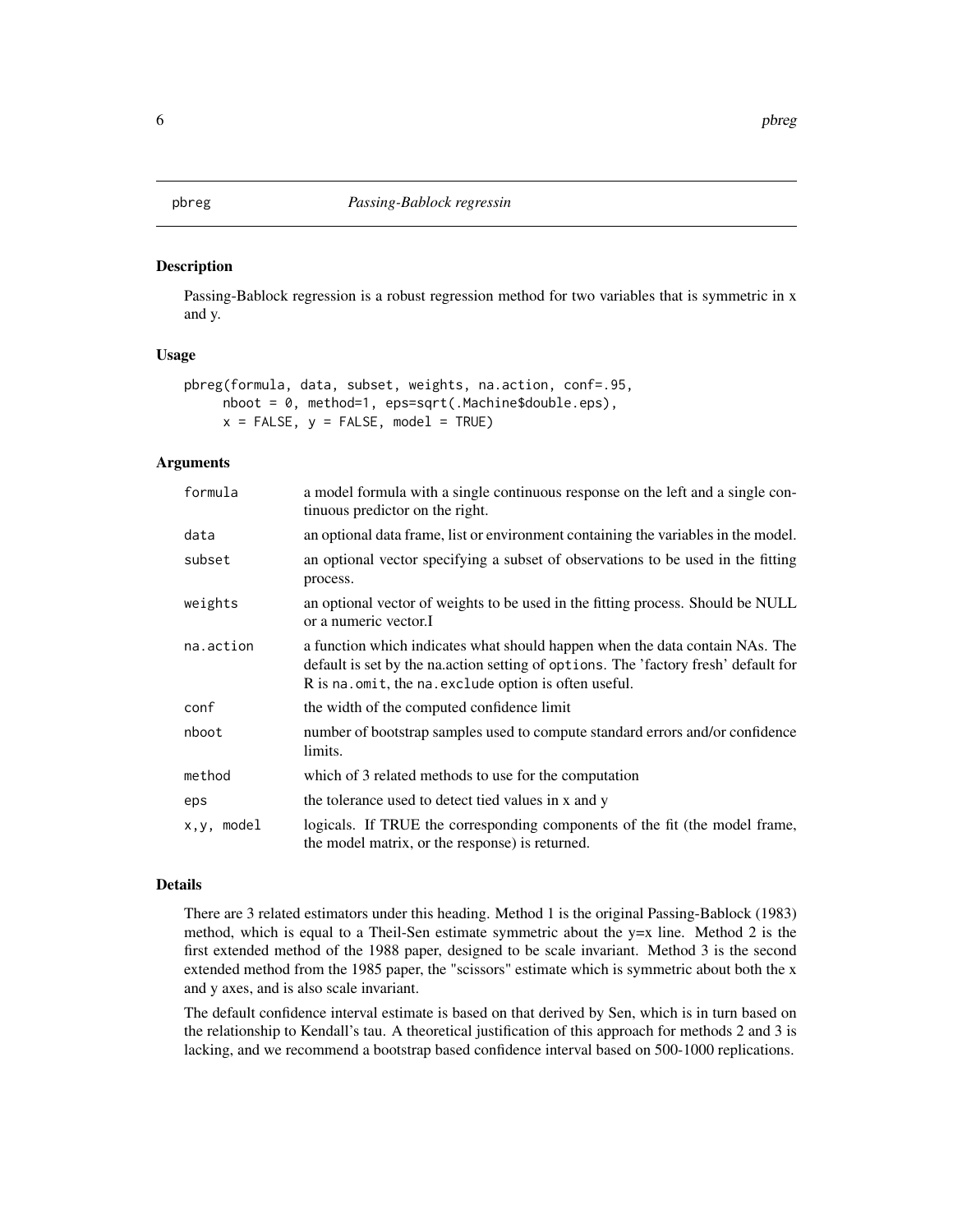#### <span id="page-6-0"></span>theilsen 7

#### Value

pbreg returns an object of class "pbreg". The generic accessor functions coef, fitted and residuals extract the relevant components.

#### Author(s)

Terry Therneau

#### References

Passing, H. and Bablock, W. (1983). A new biometrical procedure for testing the equality of measurements from two different analytical methods. Application of linear regression procedures for method comparison studies in Clinical Chemistry, Part I. J. Clin. Chem. Clin. Biochem. 21:709- 720.

Passing, H. and Bablock, W. (1984). Comparison of several regression procedures for method comparison studies and determination of sample size. Application of linear regression procedures for method comparison studies in Clinical Chemistry, Part II. J. Clin. Chem. Clin. Biochem. 22:431-435.

Bablock, W., Passing, H., Bender, R. and Schneider, B. (1988). A general regression procedure for method transformations. Application of linear regression procedures for method comparison studies in Clinical Chemistry, Part III. J. Clin. Chem. Clin. Biochem. 26:783-790.

#### See Also

[deming](#page-1-1)

#### Examples

```
afit1 <- pbreg(aes ~ aas, data= arsenate)
afit2 <- pbreg(aas ~ aes, data= arsenate)
rbind(coef(afit1), coef(afit2)) # symmetric results
1/coef(afit1)[2]
```
theilsen *Thiel-Sen regression*

#### **Description**

Thiel-Sen regression is a robust regression method for two variables. The symmetric option gives a variant that is symmentric in x and y.

#### Usage

```
theilsen(formula, data, subset, weights, na.action, conf=.95,
    nboot = 0, symmetric=FALSE, eps=sqrt(.Machine$double.eps),
    x = FALSE, y = FALSE, model = TRUE)
```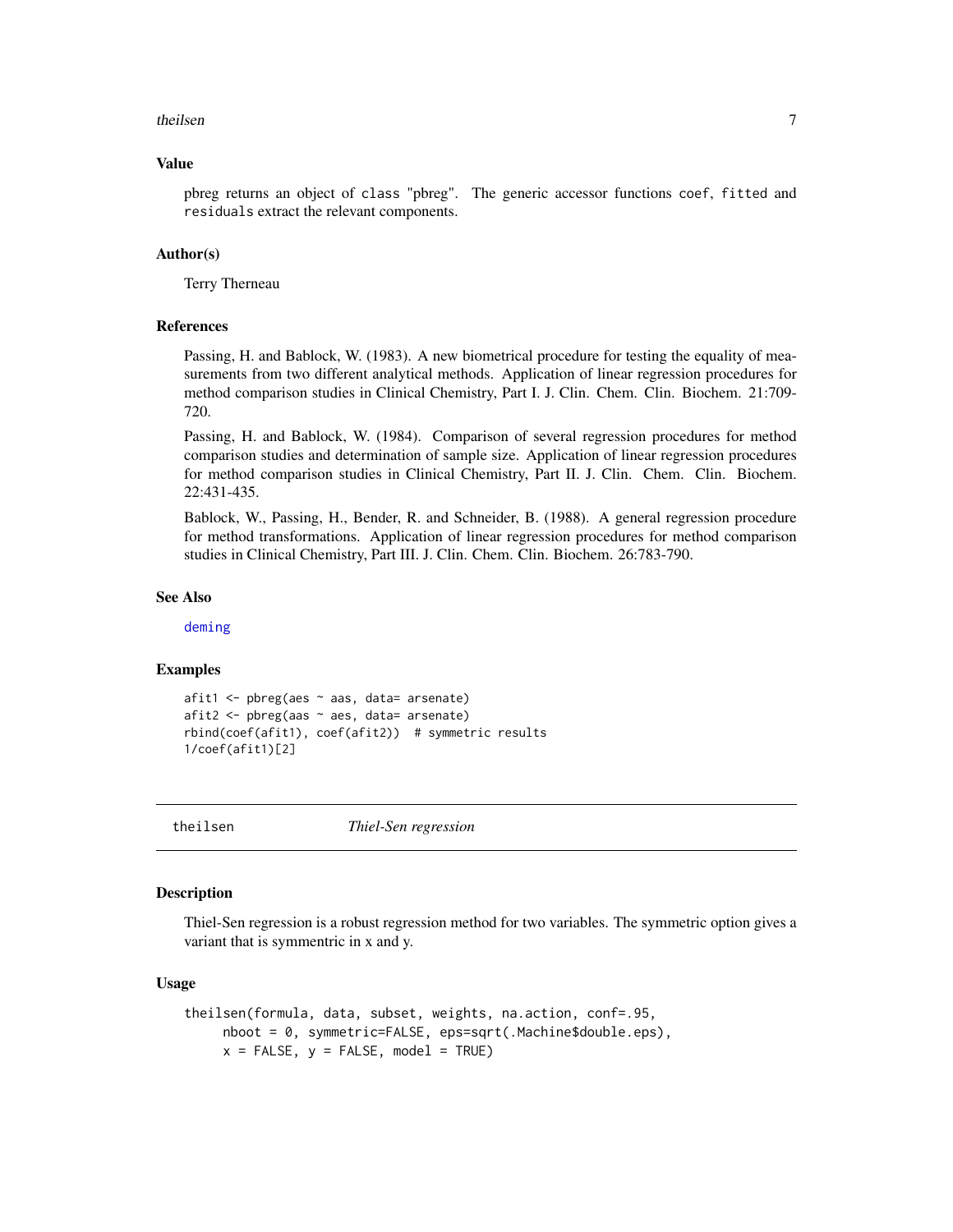#### **Arguments**

| formula    | a model formula with a single continuous response on the left and a single con-<br>tinuous predictor on the right.                                   |
|------------|------------------------------------------------------------------------------------------------------------------------------------------------------|
| data       | an optional data frame, list or environment containing the variables in the model.                                                                   |
| subset     | an optional vector specifying a subset of observations to be used in the fitting<br>process.                                                         |
| weights    | an optional vector of weights to be used in the fitting process.                                                                                     |
| na.action  | a function which indicates what should happen when the data contain NAs. The<br>default is set by the nation setting of options.                     |
| conf       | the width of the computed confidence limit.                                                                                                          |
| nboot      | number of bootstrap samples used to compute standard errors and/or confidence<br>limits. If this is 0 or missing then an asypmtotic formula is used. |
| symmetric  | compute an estimate whose slope is symmetric in x and y.                                                                                             |
| eps        | the tolerance used to detect tied values in x and y                                                                                                  |
| x,y, model | logicals. If TRUE the corresponding components of the fit (the model frame,<br>the model matrix, or the response) is returned.                       |

#### Details

One way to characterize the slope of an ordinary least squares line is that  $\rho(x, r) = 0$ , where where  $\rho$ is the correlation coefficient and r is the vector of residuals from the fitted line. Thiel-Sen regression replaces ρ with Kendall's  $τ$ , a non-parametric alternative. It it resistant to outliers while retaining good statistical efficiency.

The symmetric form of the estimate is based on solving the inverse equation: find that rotation of the original data such that  $\tau(x, y) = 0$  for the rotated data. (In a similar fashion, the rotation such the least squares slope is zero yields Deming regression.) In this case it is possible to have multiple solutions, i.e., slopes that yeild a 0 correlation, although this is rare unless the deviations from the fitted line are large.

The default confidence interval estimate is based on the result of Sen, which is in turn based on the relationship to Kendall's tau and is essentially an inversion of the confidence interval for tau. The argument does not extend to the symmetric case, for which we recommend using a bootstrap confidence interval based on 500-1000 replications.

#### Value

theilsen returns an object of class "theilsen" with components

| coefficients | the intercept and slope                                                                                       |
|--------------|---------------------------------------------------------------------------------------------------------------|
| residuals    | residuals from the fitted line                                                                                |
| angle        | if the symmetric option is chosen, this contains all of the solutions for the angle<br>of the regression line |
| n            | number of data points                                                                                         |
| model, x, y  | optional componets as specified by the x, y, and model arguments                                              |
| terms        | the terms object corresponding to the formula                                                                 |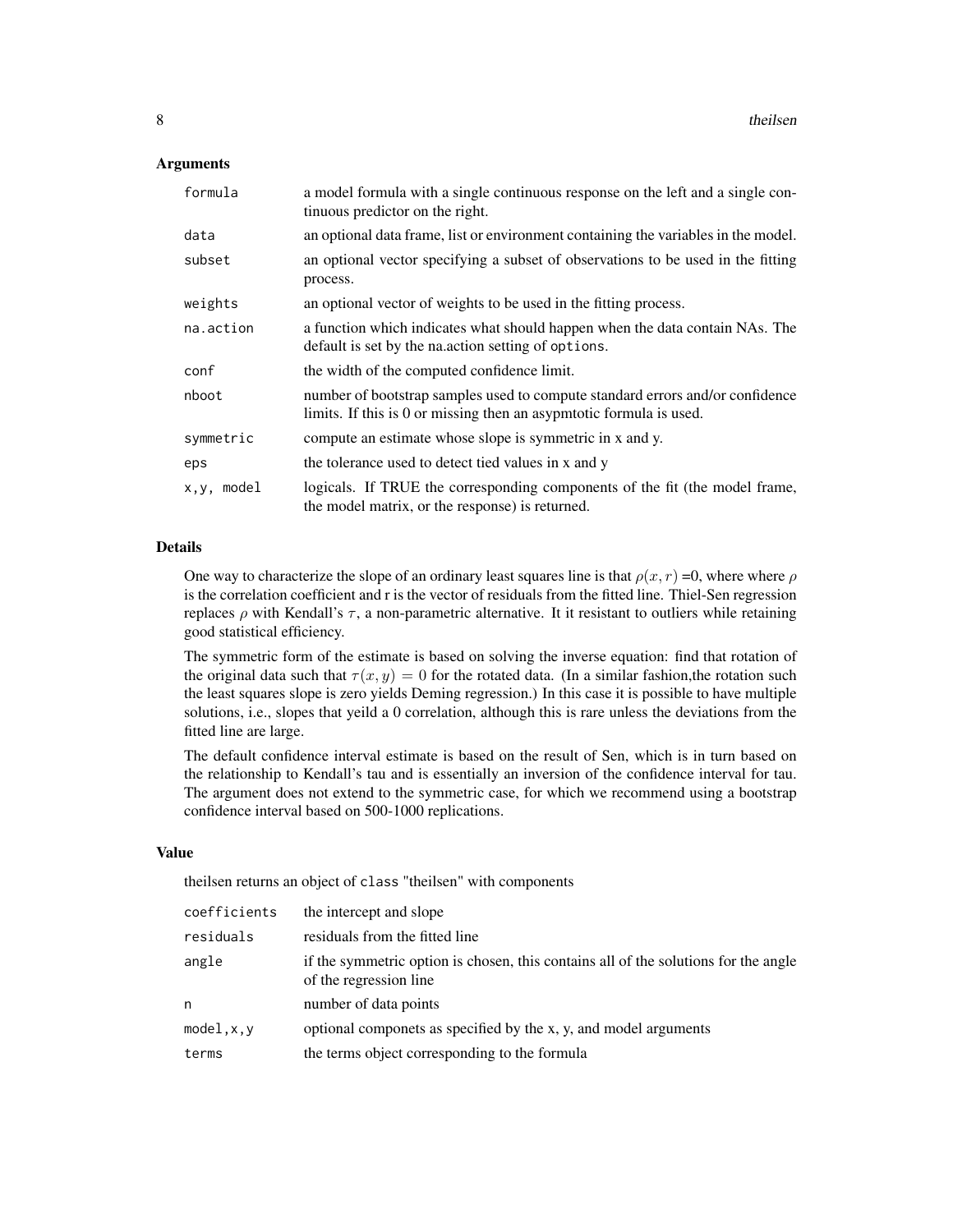#### <span id="page-8-0"></span>theilsen 9

| na.action | na.action information, if applicable |
|-----------|--------------------------------------|
| call      | a copy of the call to the function   |

The generic accessor functions coef, residuals, and terms extract the relevant components.

#### Author(s)

Terry Therneau

#### References

Thiel, H. (1950), A rank-invariant method of linear and polynomial regression analysis. I, II, III, Nederl. Akad. Wetensch., Proc. 53: 386-392, 521-525, 1397-1412.

Sen, P.B. (1968), Estimates of the regression coefficient based on Kendall's tau, Journal of the American Statistical Association 63: 1379-1389.

#### See Also

[deming](#page-1-1), [pbreg](#page-5-1)

#### Examples

```
afit1 <- theilsen(aes ~ aas, symmetric=TRUE, data= arsenate)
afit2 <- theilsen(aas ~ aes, symmetric=TRUE, data= arsenate)
rbind(coef(afit1), coef(afit2)) # symmetric results
1/coef(afit1)[2]
```